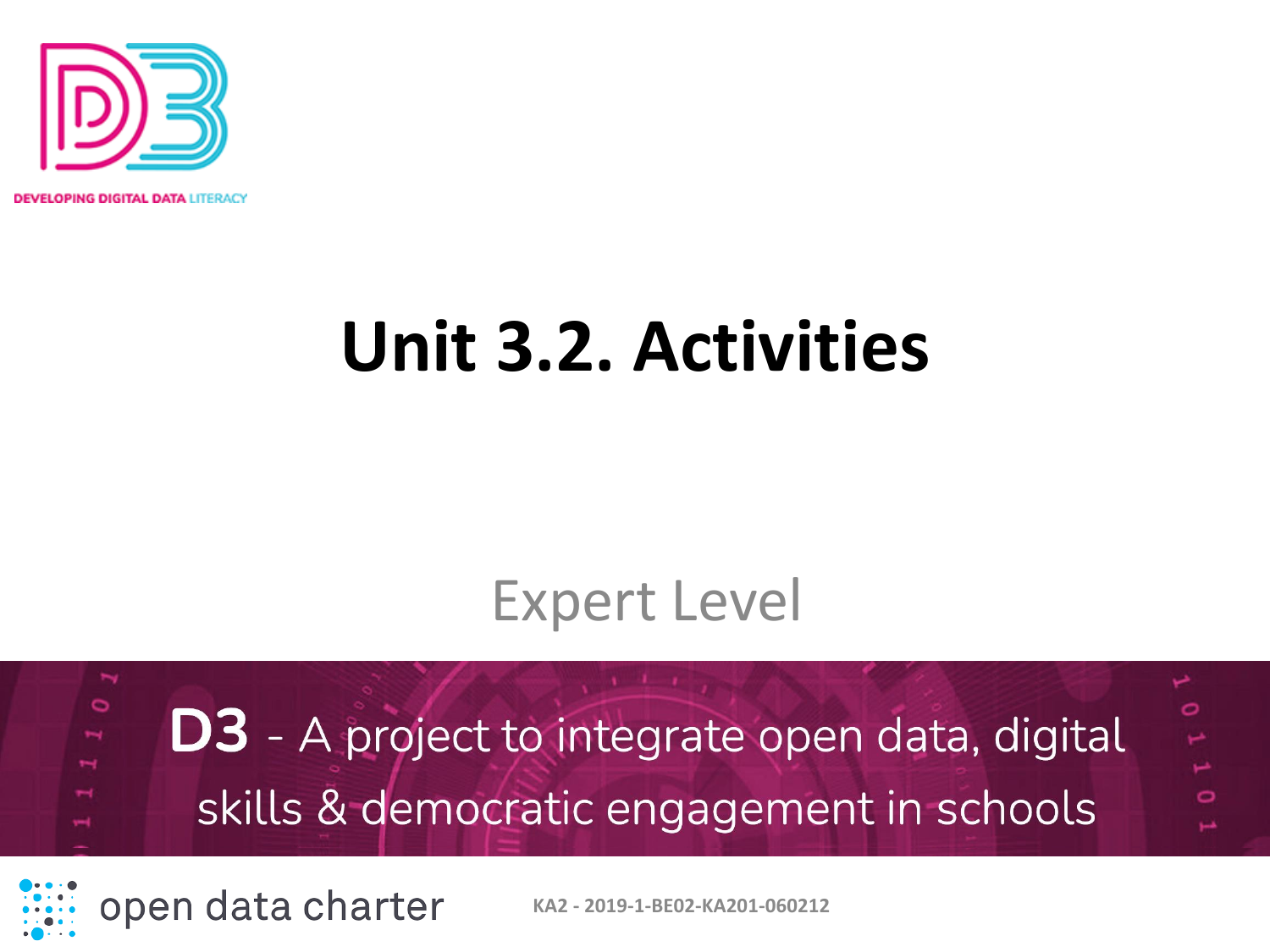

ING DIGITAL DATA LITERACY

#### **Tools, data & Resources needed:**

- Internet, Mobile phone / Computer
- GapMinder: [www.gapminder.org/world](http://www.gapminder.org/world)
- GapMinder tools:<https://www.gapminder.org/tools/>
- Piktochart:<https://piktochart.com/>

#### **Time required:** 1h30



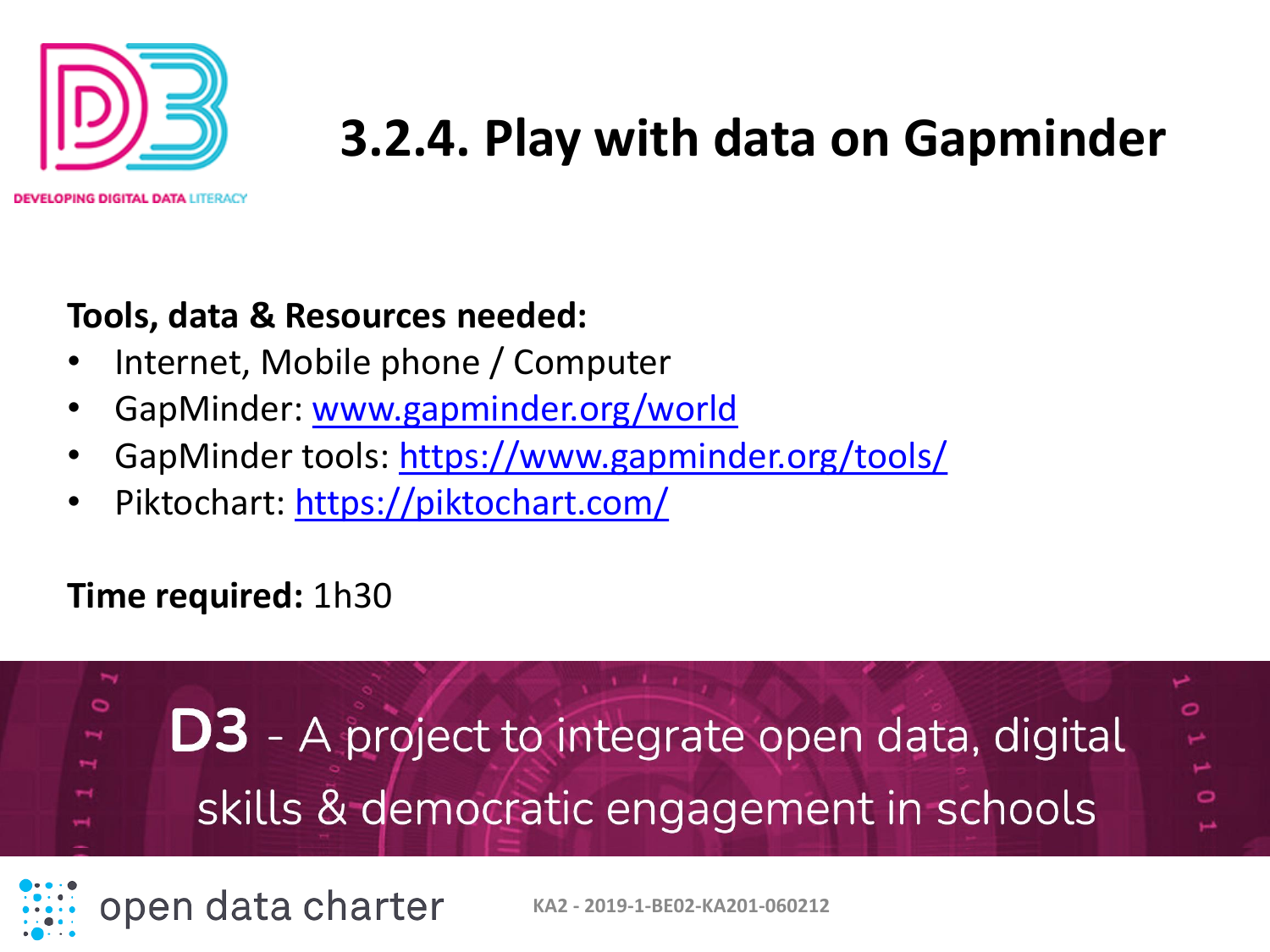

PING DIGITAL DATA LITERACY

# **3.2.4. Play with data on Gapminder**

**[Gapminder:](https://www.gapminder.org/tools/)** independent Swedish foundation, offering training resources to explain global issues through reliable statistics and data, dismantling widespread misconceptions and enhancing critical thinking and problem-solving skills.

- Collaborating with universities, UN, public bodies and NGOS, it offers a fact-based worldview, through the use of visualizations.
- It helps enrich your lessons through student inquiry approach

You may start from the **analysis of global wealth**, examining levels of life expectancy and how much money people earn in different parts of the world.

#### **Gapminder will help you make your students able to:**

- Analyse GDP evolutions in a specific time and place (or comparing different places);
- Examine charts and graphs;
- Display their findings in an infographic

# open data charter

**KA2 - 2019-1-BE02-KA201-060212** 3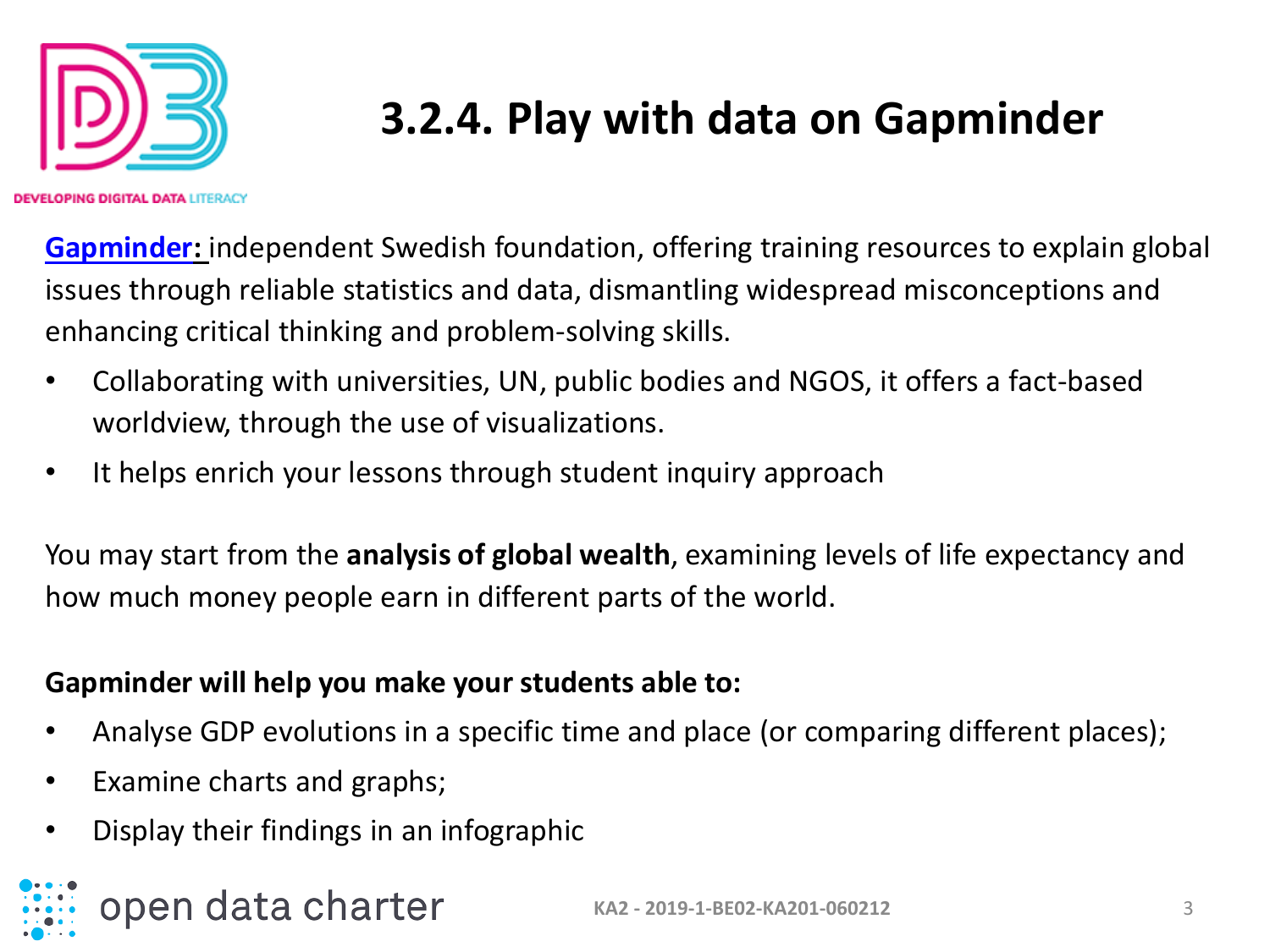

**How to use Gapminder in your class?**

#### **Step 1:**

Explain the meaning of Gapminder graph:

- Bubbles represent countries
- Dimension defines population
- Colours identify continents
- Y-axis is life expectancy (i.e. health)
- X-axis is income per person.

**Students** will examine the wealth of nations based on their GDP and its evolution.



#### *Instructions for students*:

- Go to: www.gapminder.org/world
- Observe the chart
- Note down any observation
- Discuss with your peers

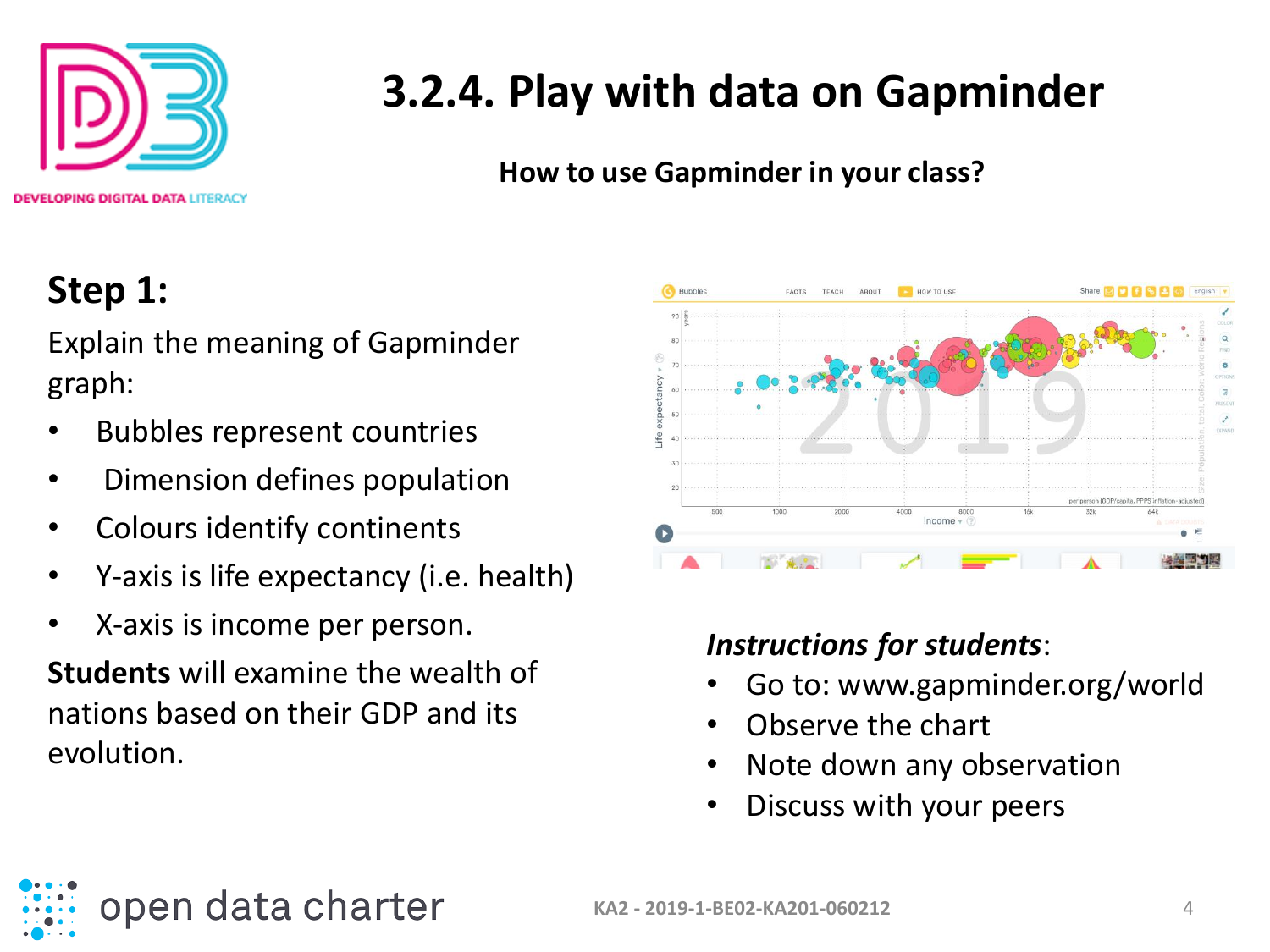

**How to use Gapminder in your class?**

#### **Step 2:**

- Create a Google Doc and share it with your student for data collection.
- Explain which data to collect: e.g. they may analyse one country developments over time or make comparisons between different countries.
- They may work individually, in pair or groups.

*Instructions for students*: Collect and record data; add your observations.

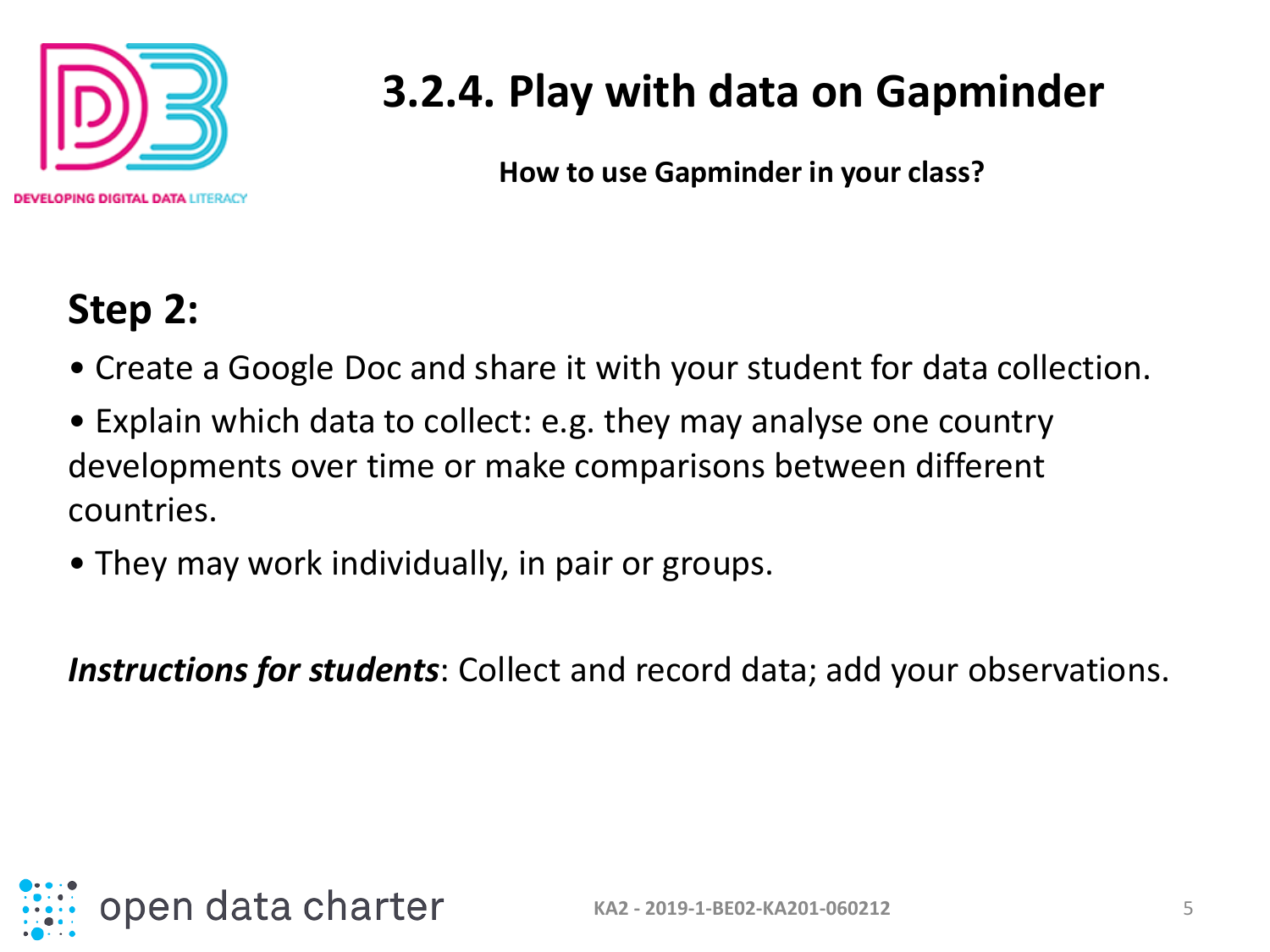

**How to use Gapminder in your class?**

**Step 3:** Guide your students in the discovery of **Piktochart** to represent their data through infographics. Show some bad and good examples of infographics and suggest improvements. **Suggested guidelines**:

- Add minimum 4 charts/graphs
- Write 3 aspects of high vs. low life expectancy and GDP, based on Gapminder and on your personal knowledge; Write 3 facts about the world economy
- Create a list of websites with additional information about the world economy

#### *Instructions for students*:

- Access Piktochart: https://piktochart.com/
- Choose your data and tables to represent them
- Print/download the infographic

open data charter

#### **Step 4:** Ask your students to present their findings.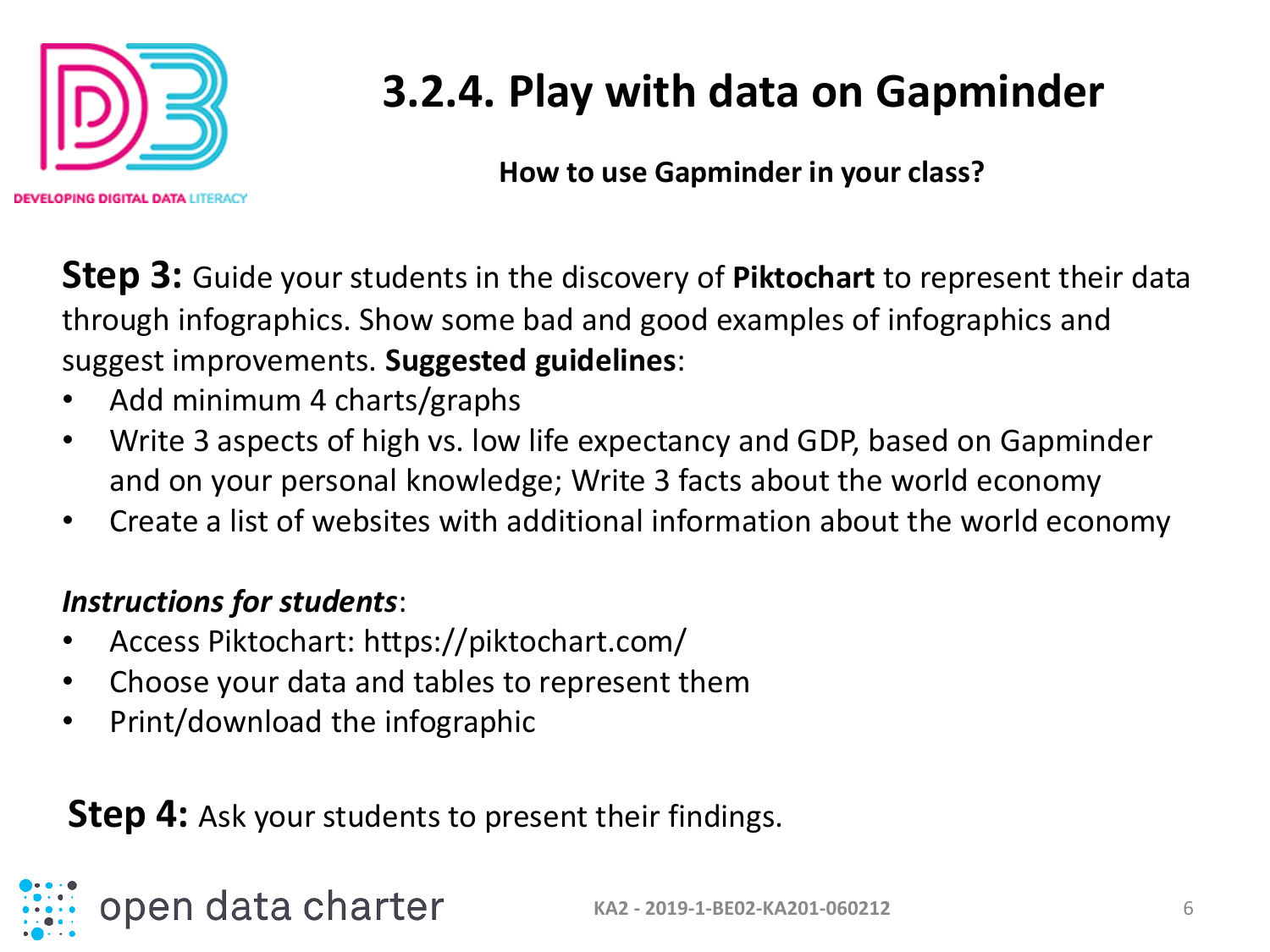

**OPING DIGITAL DATA LITERACY** 

*[This activity was retrieved from: https://www.commonsense.org/education/lesson](https://www.commonsense.org/education/lesson-plans/gapminder-data-infographic)plans/gapminder-data-infographic*

*Author: Amy K., Classroom teacher, Cornell Senior High School; Coraopolis, US* As Teacher-Lesson-Plan will not be available anymore on the website from July 2021, you can write to D3 project partners to have access to the original source.

#### **Additional sources:**

- **[Explanatory graph on how to use Gapminder](https://static.gapminder.org/GapminderMedia/wp-uploads/tutorial/Gapminder_World_Guide.pdf)**
- Gapminder [Quiz](https://s3.eu-west-1.amazonaws.com/static.gapminder.org/GapminderMedia/wp-uploads/20180922031927/Gapminder-quiz.pdf) about global development
- [TedTalks](https://www.gapminder.org/videos/) about Gapminder
- [How fact-based is your own worldview?](https://upgrader.gapminder.org/)
- Some sets of open data you may find useful:
- [Google Public Data](https://www.google.com/publicdata/directory)
- **[WorldMapper](https://worldmapper.org/)**
- [CIA World Factbook](http://www.kmlfactbook.org/#&db=ciafb&table=2002&col=2008&)

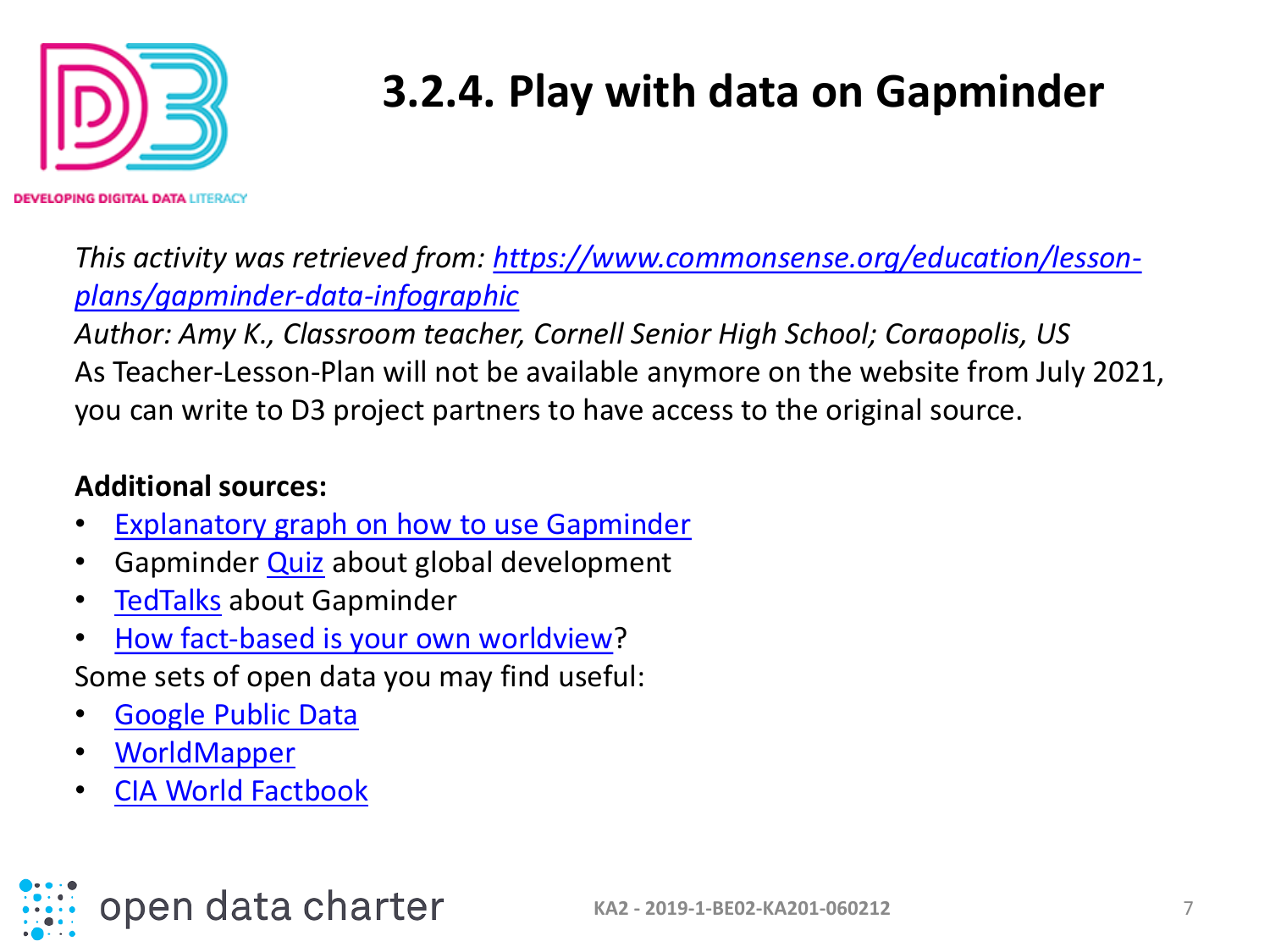

# **3.2.5. YouthMetre: My idea for my community**

**DEVELOPING DIGITAL DATA LITERACY** 

#### **Tools, data & Resources needed:**

- Computer, Internet
- YouthMetre "[My idea for my community](https://bit.ly/1XmLJwr)"

#### **Time required:** 25 minutes

open data charter



**KA2 - 2019-1-BE02-KA201-060212**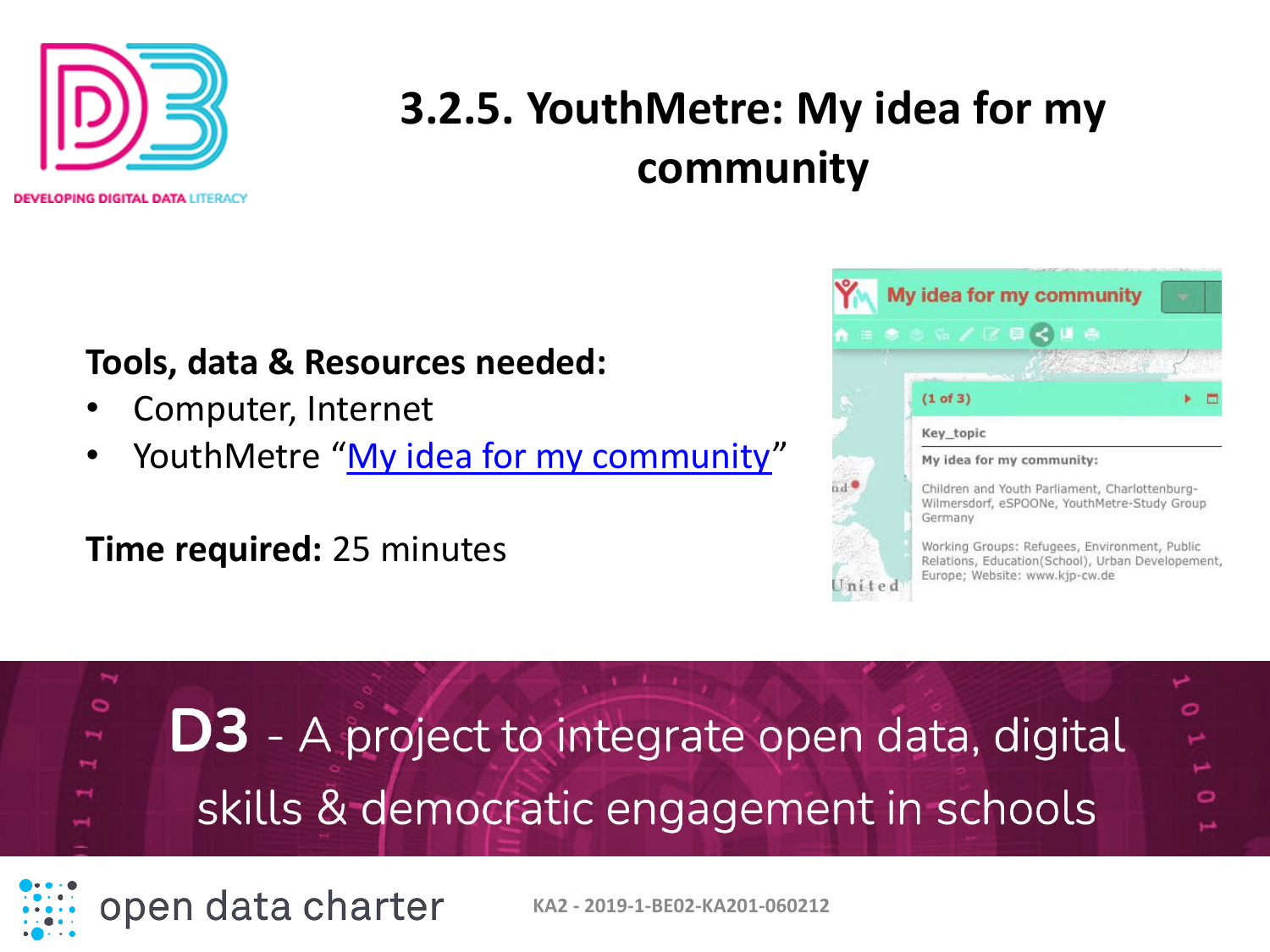

# **3.2.5. YouthMetre: My idea for my community**

**Data visualization**: representation of data through graphical formats, facilitating new observations, thanks to the use of different elements, e.g. colours, symbols, lines.



The YouthMetre project developed the map "**My idea for my community**", for free exchange of ideas/projects of youngsters from different EU countries.

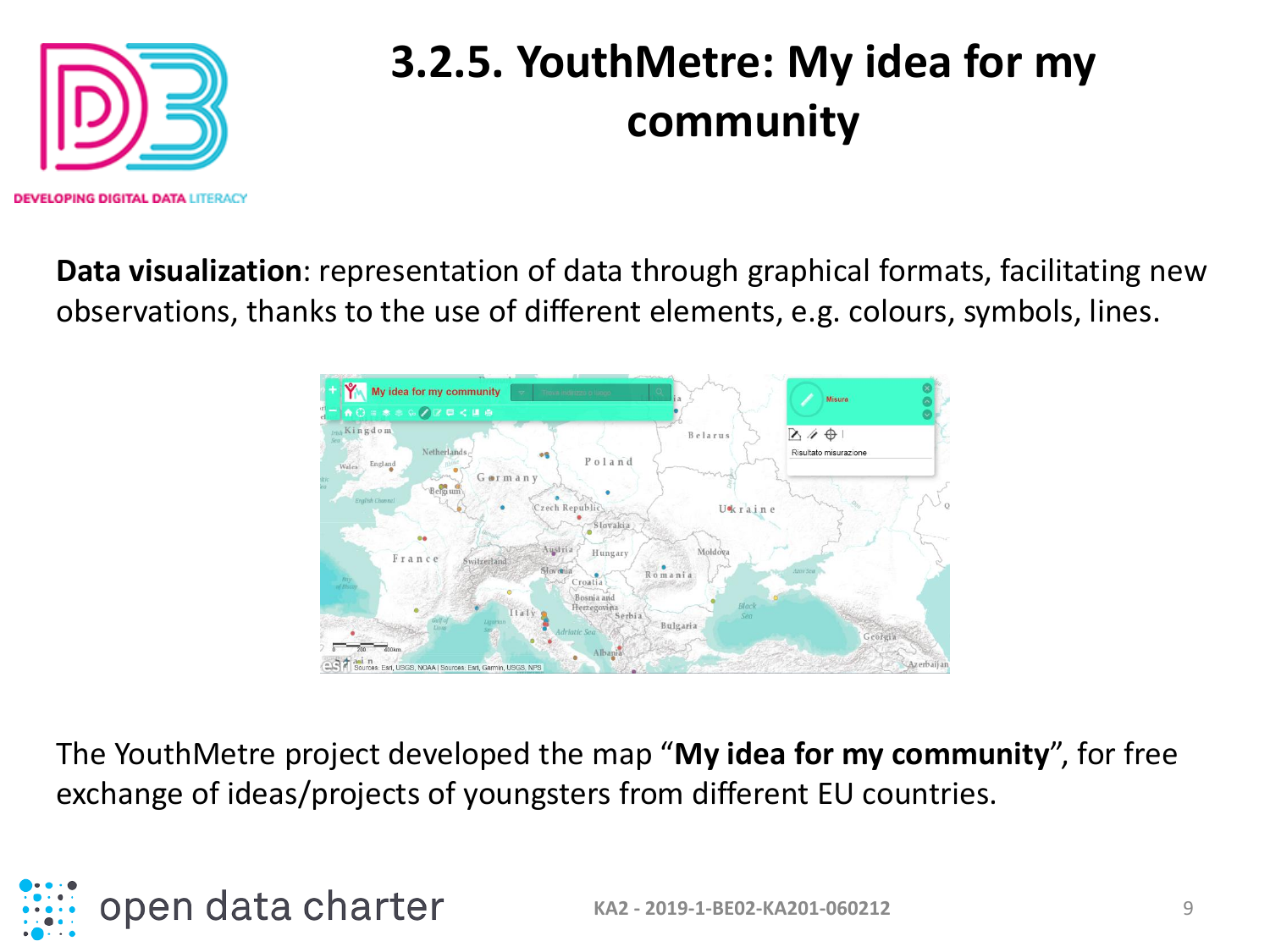

# **3.2.5. YouthMetre: My idea for my community**

- Have a look at the ideas/projects shared by other young people: Do you feel the same needs in your country? Do you share this viewpoint?
- Ask your students to develop their ideas/projects, present and comment them: Are these ideas feasible? What are the main topics covered?

If you need assistance in developing your draft project, you can use the template "[Your good practice idea in the field of](https://youthmetre.eu/good-practices-youth-perceptions/your-good-practice-idea/)..."

Retrieved from: https://cesie.org/media/YouthMetre-Training-Curriculum.pdf

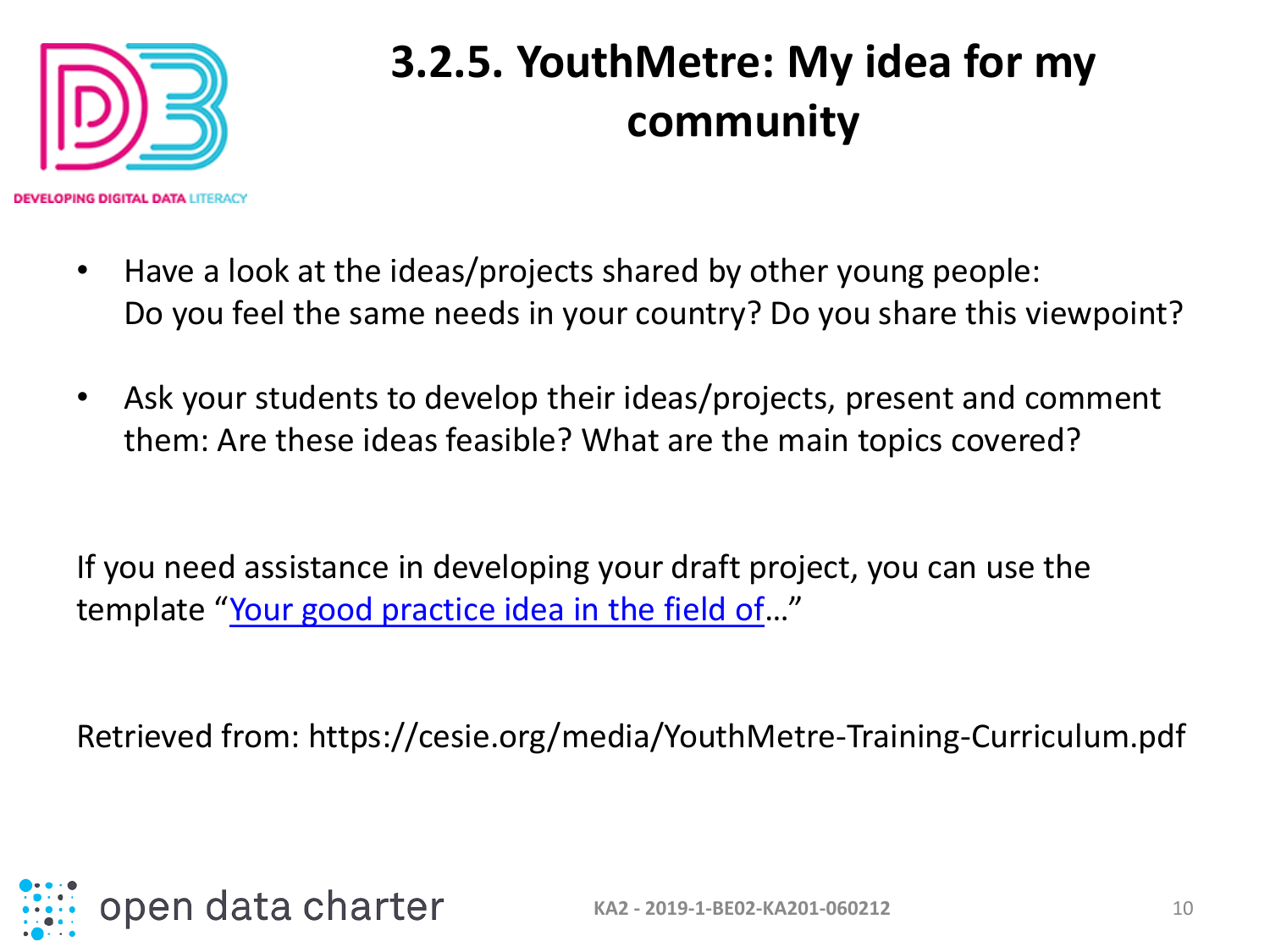

**ING DIGITAL DATA LITERACY** 

#### **Tools, data & Resources needed:**

- Internet access, computer
- [Answerthepublic](https://answerthepublic.com/) or [Alsoasked](https://alsoasked.com/)
- **[Blogger](https://www.blogger.com/about/)**
- [Scoop.it](https://www.scoop.it/), [Reddit,](https://www.reddit.com/) [Medium](https://medium.com/)

**Time required:** 90 minutes

open data charter





**KA2 - 2019-1-BE02-KA201-060212**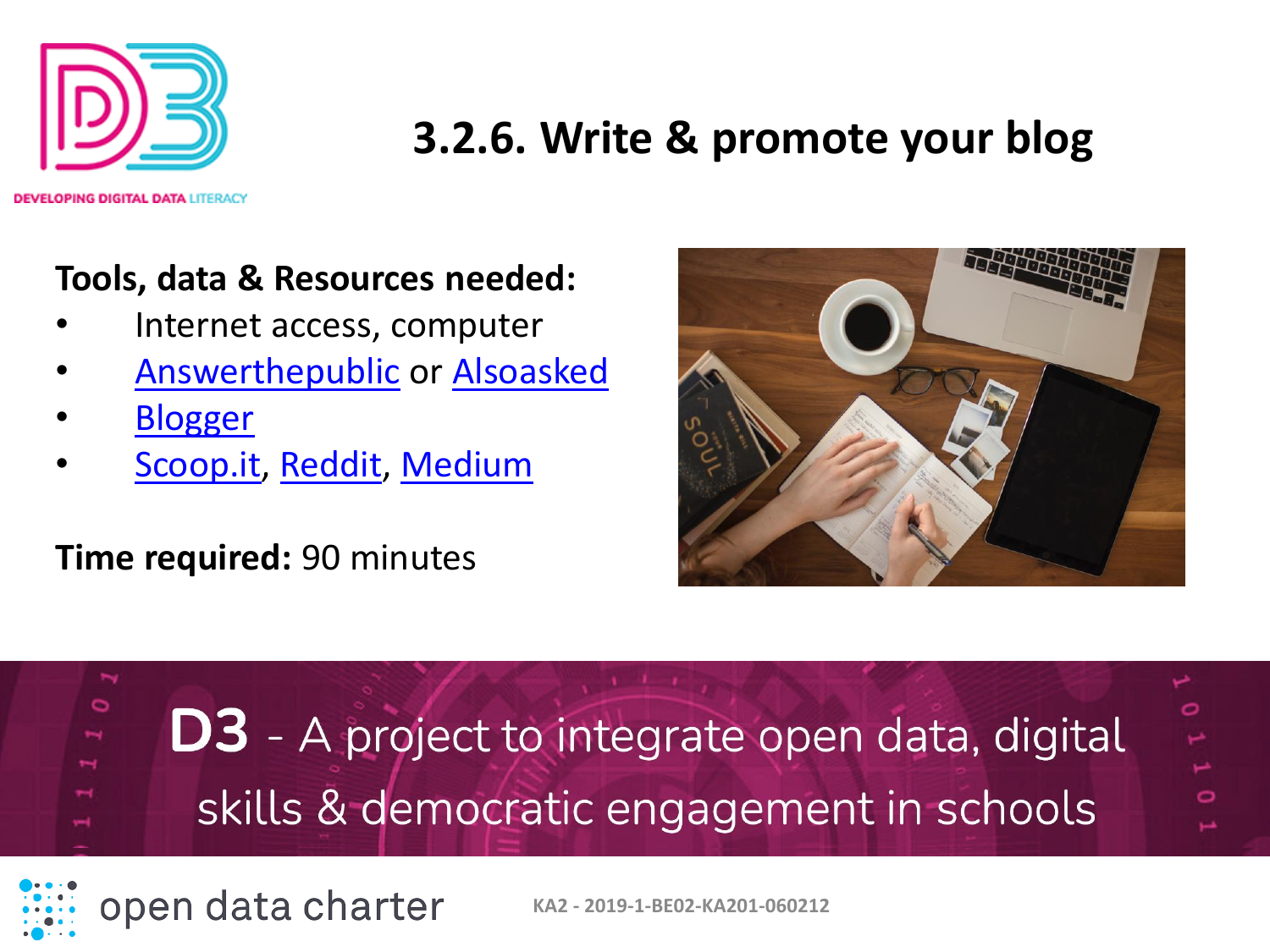

### **Start your blog:**

- Your **first blog post** should speak to a precise audience, providing value to them in an easy and attractive way.
- Choose topics you are informed and passionate about and include some statistics and figures
- Find relevant queries to start your blog on: [Answerthepublic](https://answerthepublic.com/) or [Alsoasked](https://alsoasked.com/).
- You may start your free blog on [Blogger.](https://www.blogger.com/about/)
- Provide suitable information in your blog sections, i.e. about me, contact, sidebar content, SEO meta tags, comments
- Post regularly, but only if you have interesting information

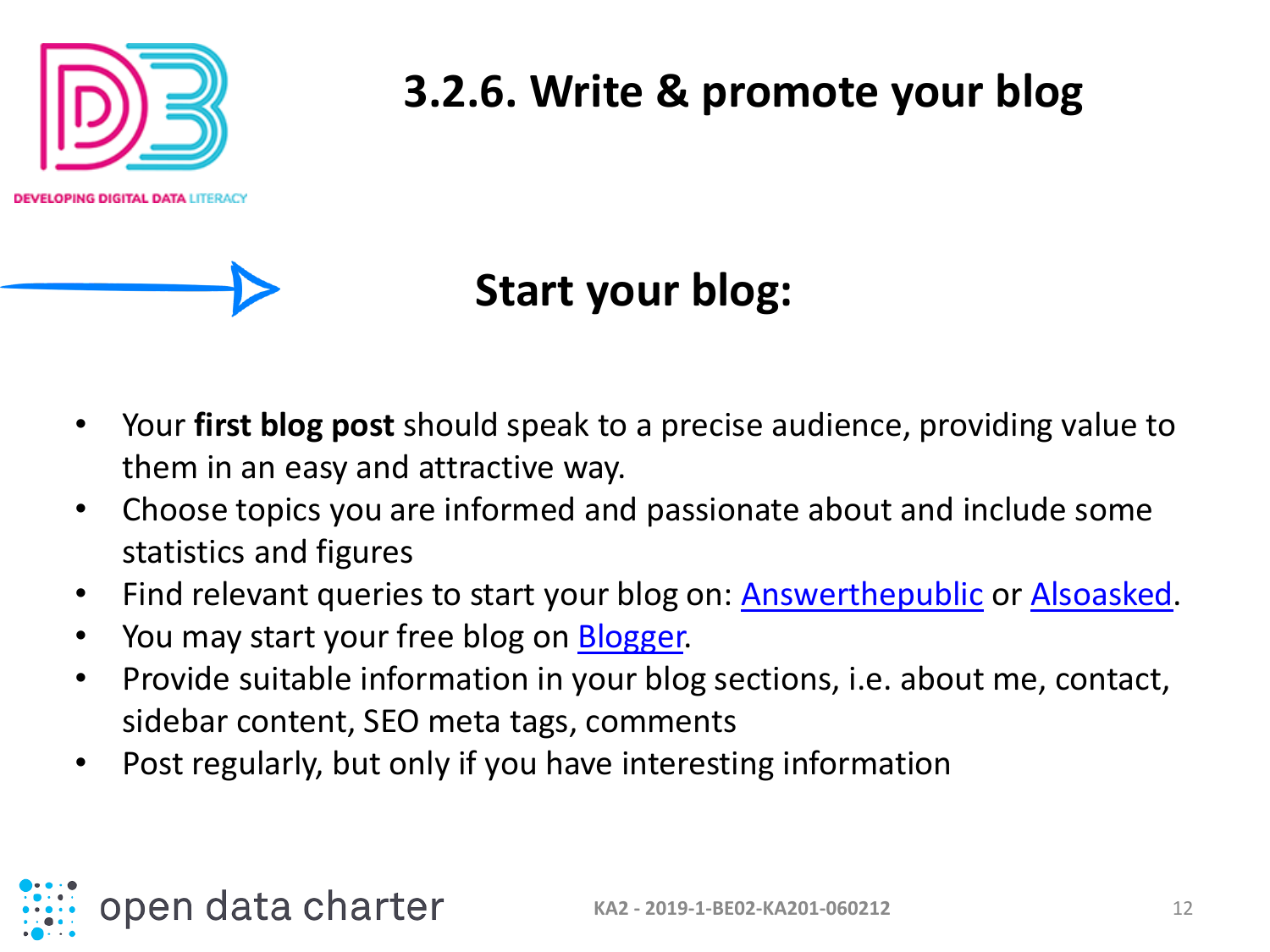

**PING DIGITAL DATA LITERACY** 

#### **Promote your blog:**

- **Submit your blog to bookmarking sites** when you share a new post, in order to increase the number of potential viewers. Some popular sites are [Reddit](https://www.reddit.com/), [Scoop.it,](https://www.scoop.it/).
- **Be active in your niche** on other blogs, forums, and social pages.
- **Be active on social networks and communities,** e.g. [Medium,](https://medium.com/) [Reddit.](https://www.reddit.com/)
- **Comment on other blogs** to build relationships with top bloggers within your niche.
- **Guest blogging** offer to write a guest post for other websites, only if reputable sites and directly linked to your niche
- **Maintain** your blog clear and well-functioning, offer useful and focused information, engaging conversation and practical advice.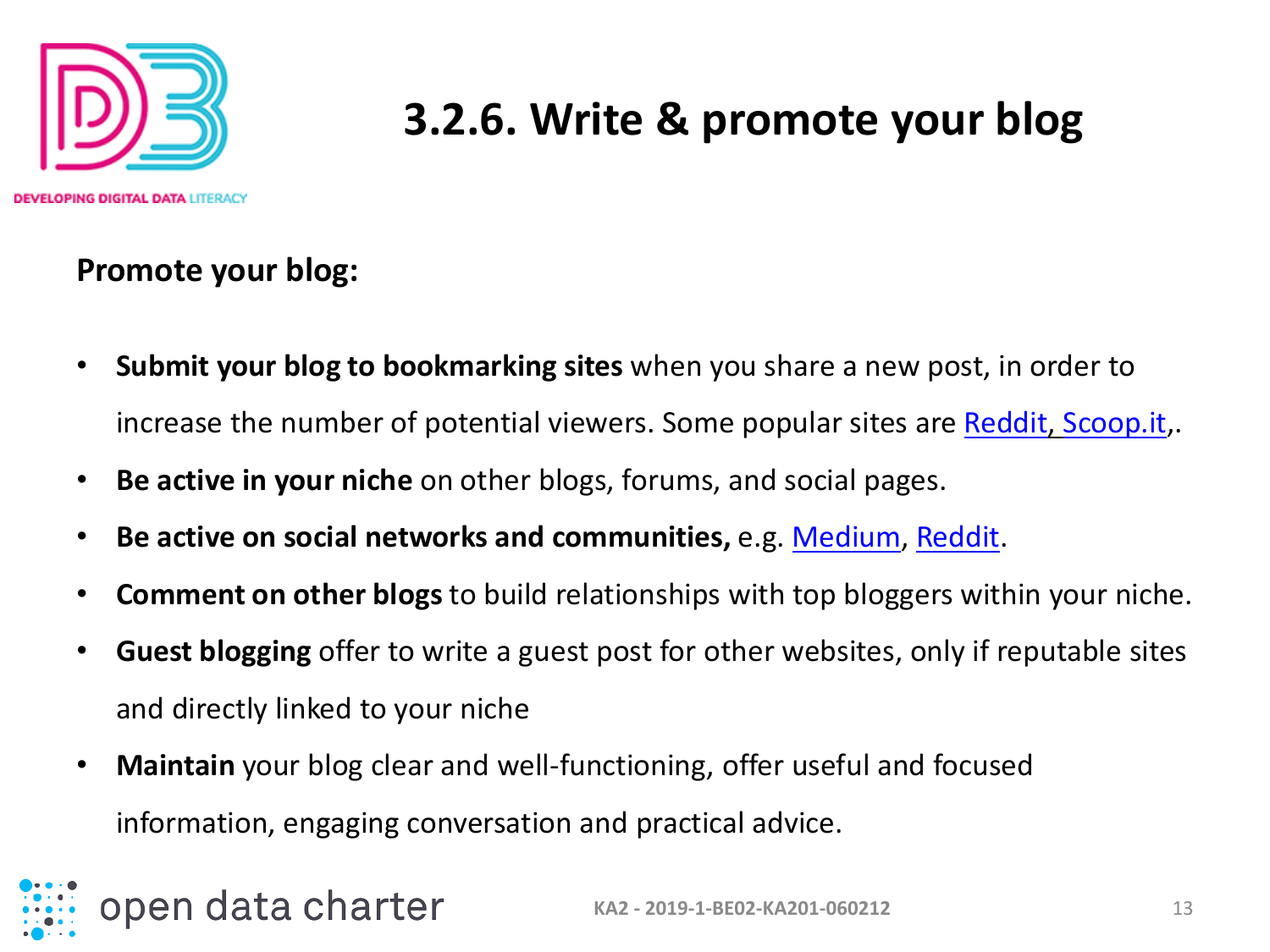

What about **copyrights, terms of use and attribution**?

Remember the following rules:

- Online does not mean free
- There are many free images or images with a CC license allowing their use
- You can protect your work through a CC license
- Ask permission to the creator of a resource if you are not sure about the possibility to use it or find another resource, develop your own, purchase one.

Even when you choose a resource under a CC license, it is important to attribute. How? Use the **acronym TASL**:

- Title
- Author
- Source (include a link if possible)
- License type